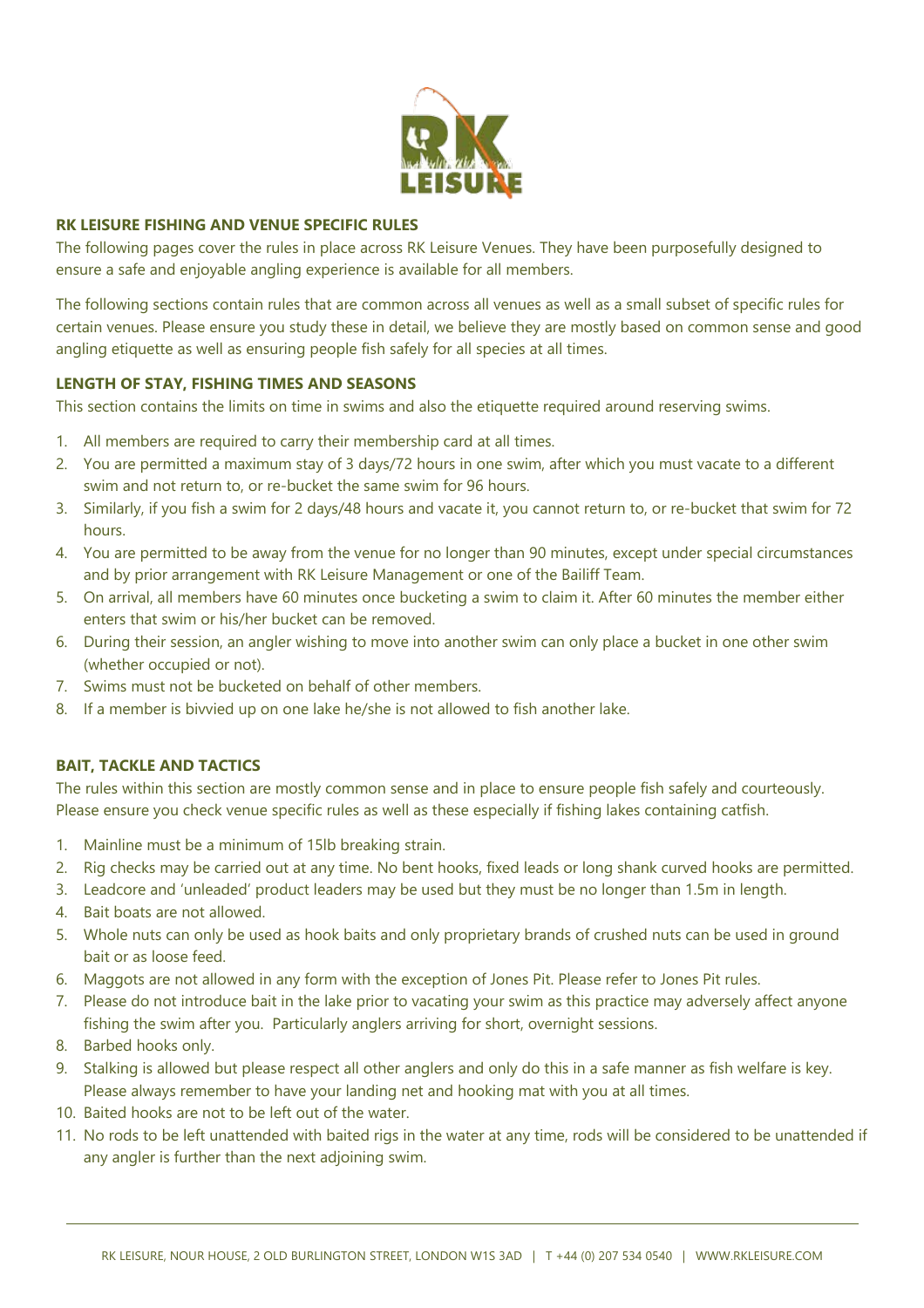- 12. Zig fishing is allowed but this could be seasonal and change at any time depending on weed conditions (adjustable type zigs only with a minimum 12lbs breaking strain hooklink and a maximum of 4ft in length.)
- 13. No barrows or any tackle transporters may be left on the venue between sessions.
- 14. Drones are not permitted.
- 15. When pike fishing (between 1 October and 28 February), wire traces and treble hooks can be used. Barbed hooks only may be used.
- 16. In the event of abuse by individual or teams of anglers, seasonal bait restrictions or even bans may be introduced which will be communicated to all members. Examples of this in the past have been restricting the use of high oil pellets on the Boat Pool during low oxygen levels and limiting particle use on The Church, when vast quantities were being uneaten. These decisions are taken for the welfare of the fish and venue.

# **FISH CARE AND BIO SECURITY**

At RK Leisure we take the safety of our stocks incredibly seriously and have put the following in place to not only secure the safety and wellbeing of our fish now, but for years and generations to come.

- 1. If you have previously fished any venue that has suffered an outbreak of KHV, SVC or similar, please replace your fishcare equipment before fishing our venues for the first time or bring different equipment to our venues.
- 2. If arriving at our venues from another non RK Leisure lake then please ensure your fish care equipment and leaders are fully dried before fishing, or change them prior to commencing angling then see below.
- 3. Net dip tanks are in place, please use them on every visit if you are fishing other waters.
- 4. Members must carry two landing nets.
- 5. Landing nets must be a minimum of 42'' but the use of 50'' nets is strongly recommended due to the size of the fish.
- 6. You must have unhooking mats and weigh slings large enough to deal safely with carp up to and in excess of 50lbs.
- 7. Fish may be retained in a landing net while weighing/photographic equipment is setup and assistance is found, for a maximum of 30 minutes.
- 8. Korda Carp Care or other suitable fish care solutions must be used on all hook holds and abrasions.
- 9. All fish landed must be returned to the water soon as possible.
- 10. No fish are to be removed from the venue or transferred between waters within the venue. RK Leisure will ban and seek to prosecute anyone found doing so.
- 11. All fish, irrespective of size and species should be treated with the same respect. Catches of all species should be reported to Bailiffs upon request.
- 12. The use of sacks and buoyancy retention slings for fish retention is strictly prohibited.
- 13. Should you get a fish weeded or snagged please find a Bailiff to assist or ring the RK Leisure office on 020 7534 0540 however if you put your rod down and be patient – in most cases the fish will swim free – never be impatient and please DO NOT PULL FOR A BREAK. Please see the following section for more details.
- 14. Management reserve the right to close swims or entire lake when fish are spawning.
- 15. Any fish found distressed, diseased or dead should be reported to the RK Leisure office on 020 7534 0540.
- 16. Bailiffs have the right to ask to examine any vehicle on company property, to ensure fish are not being removed, transferred illegally or stolen.

### **FISHING CONDUCT, SAFETY, BOAT USE AND TREES**

This section concerns basic details ensuring our anglers are able to fish our lakes as safely as possible.

- 1. Tree climbing is not permitted due to the dangerous nature of many of the trees.
- 2. No cutting or tampering with trees is permitted.
- 3. Bivvies must be placed in the designated swims and not on the grass banks.
- 4. Rods may only be fished in one swim at a time.
- 5. Boats are only to be used by Bailiffs.
- 6. If a boat is needed to free a weeded fish please ask a Bailiff or the RK Leisure office on 020 7534 0540 to organize for someone to go out and try and free the fish. This may involve asking the angler to go into the boat with the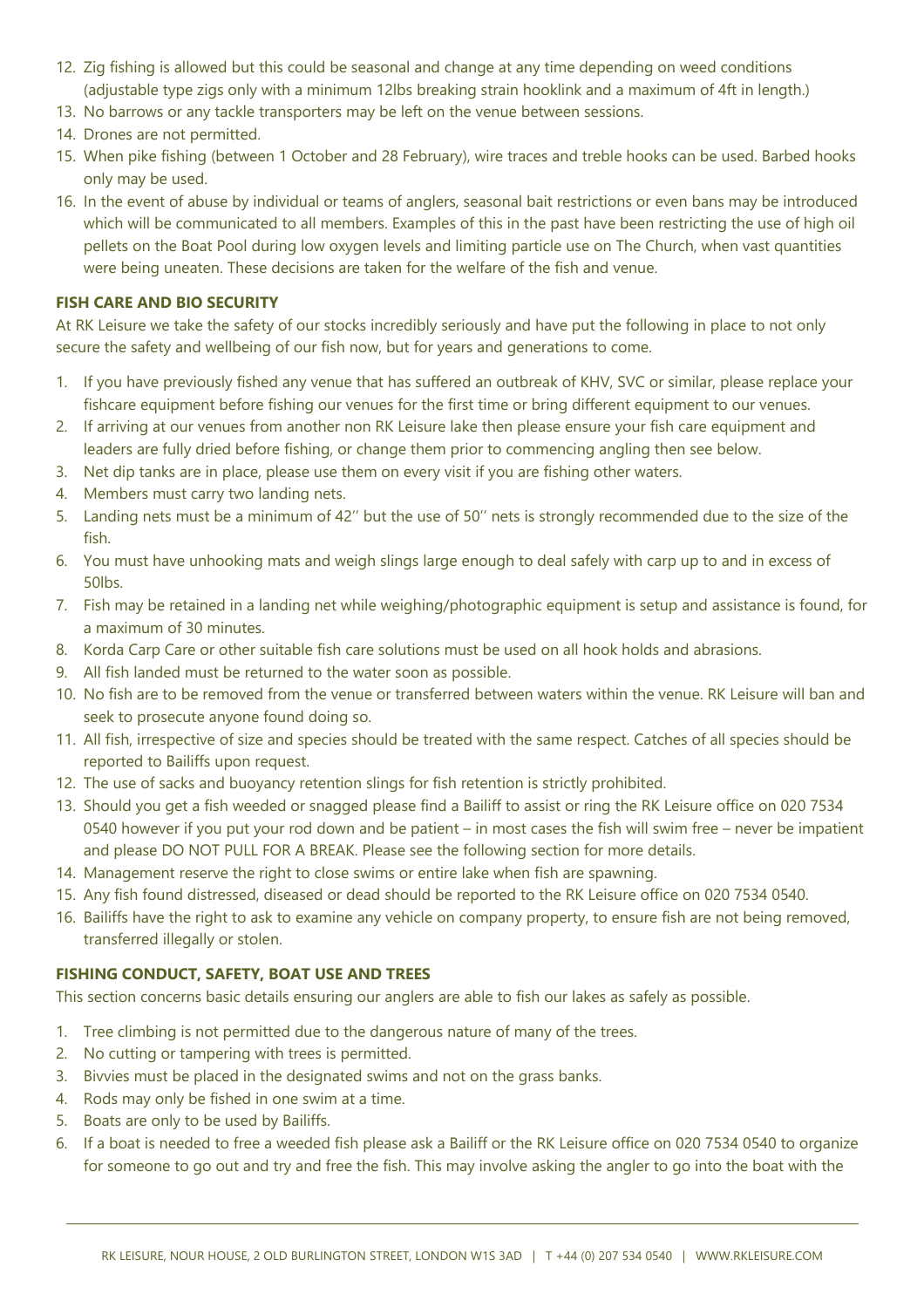rod if the Bailiff deems it necessary (subject to the angler wearing a life jacket). Under no circumstances should a member use a boat without a member of the RK Team. Under no circumstances should boats be used after dark.

- 7. No open fires are allowed, any flames should be contained in a suitable receptacle.
- 8. Barbecues must be off the grassy areas and not placed directly on the ground.
- 9. No wading or swimming is allowed.
- 10. The only time an angler is permitted to enter the water is at times of low water levels, to ensure the safe landing and return of fish and then only to knee level. You may also do this at knee level for photographing fish.

### **VENUE SECURITY AND CLEANLINESS**

The following are across all venues however please see the venue specific sections for more details about your chosen venue(s).

- 1. You must close and lock the fishery gates behind you at all times. One person is permitted entry per security card so please do not let any other person in behind you.
- 2. No vehicles may be parked in the road verges outside the fishery. Anyone found doing so will lose their permit.
- 3. Toilet and shower facilities are provided on most venues and should be used when required.
- 4. No boots or muddy shoes are allowed in shower blocks, please use appropriate shower footwear and always leave the facilities as you would wish to find them.
- 5. No litter will be tolerated. All litter must be taken with you on departure.
- 6. Anyone found tampering with the throw lines will lose their permit. If you notice that a line has been removed or damaged, please report it to a Bailiff or contact the RK Leisure office on 020 7534 0540.
- 7. A strict speed limit of 5 mph must be adhered to on all sites.
- 8. Dogs are permitted on all lakes but owners **must** keep them on a lead at all times. Owners are responsible to clean up any mess and have the dog under control at all times. Dogs out of sight are considered out of control.
- 9. Aggressive dogs will not be tolerated on any site whether this is aimed towards people or other dogs.

### **VISITORS**

Visitor Permits can be purchased for regular site visitors. Please contact the RK Leisure Office for more details.

- 1. No visitors are allowed on any venue without being accompanied by their associated member.
- 2. Visitors without a Visitor Permit are not allowed on the complex unless they have notified the RK Leisure office of their attendance by email or telephone, or they have prior permission granted by the RK Leisure Management or Head Bailiff.
- 3. Visitors that have not purchased Visitor Permits must arrive at the venue in the vehicle of their associated member.
- 4. It is the member's responsibility to ensure that their Visitor(s) adhere to all rules.
- 5. Fishing visitors are not permitted to fish at any time unless written permission has been granted by RK Leisure Management.

### **MEMBER BEHAVIOUR**

This section outlines the behavioural conduct that RK Leisure expects from all its members on all venues.

- 1. Bailiffs are authorised to confiscate the permit of anyone who is considered to be endangering their own, or another person's safety, by being under the influence of alcohol, drugs or solvents and to remove them from the fishery.
- 2. In extreme cases members will be removed from the venue by the police.
- 3. Please be sensible, enjoy your fishing and allow others to do the same. Treat other members as you would fish to be treated.
- 4. Please respect other anglers. If you are unsure of a swims 'water' then please ask.
- 5. No firearms of any kind are allowed onto the venue, including airguns and crossbows.

### **GENERAL**

1. RK Leisure and management do not take any responsibility or liability for any damage, loss, injury to persons or property or the theft of any vehicles or fishing tackle whilst on our venues.